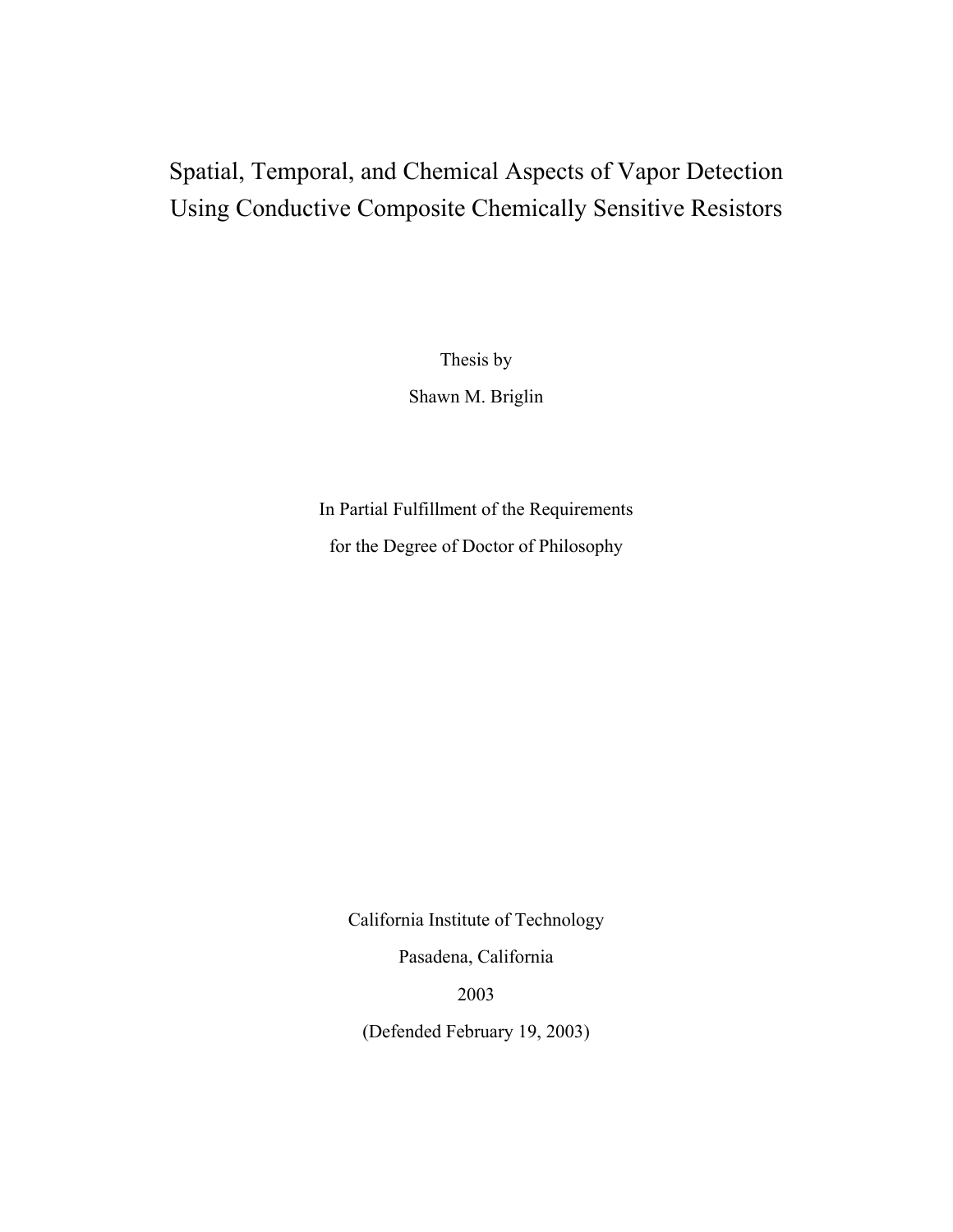$\odot$  2003

Shawn M. Briglin

All Rights Reserved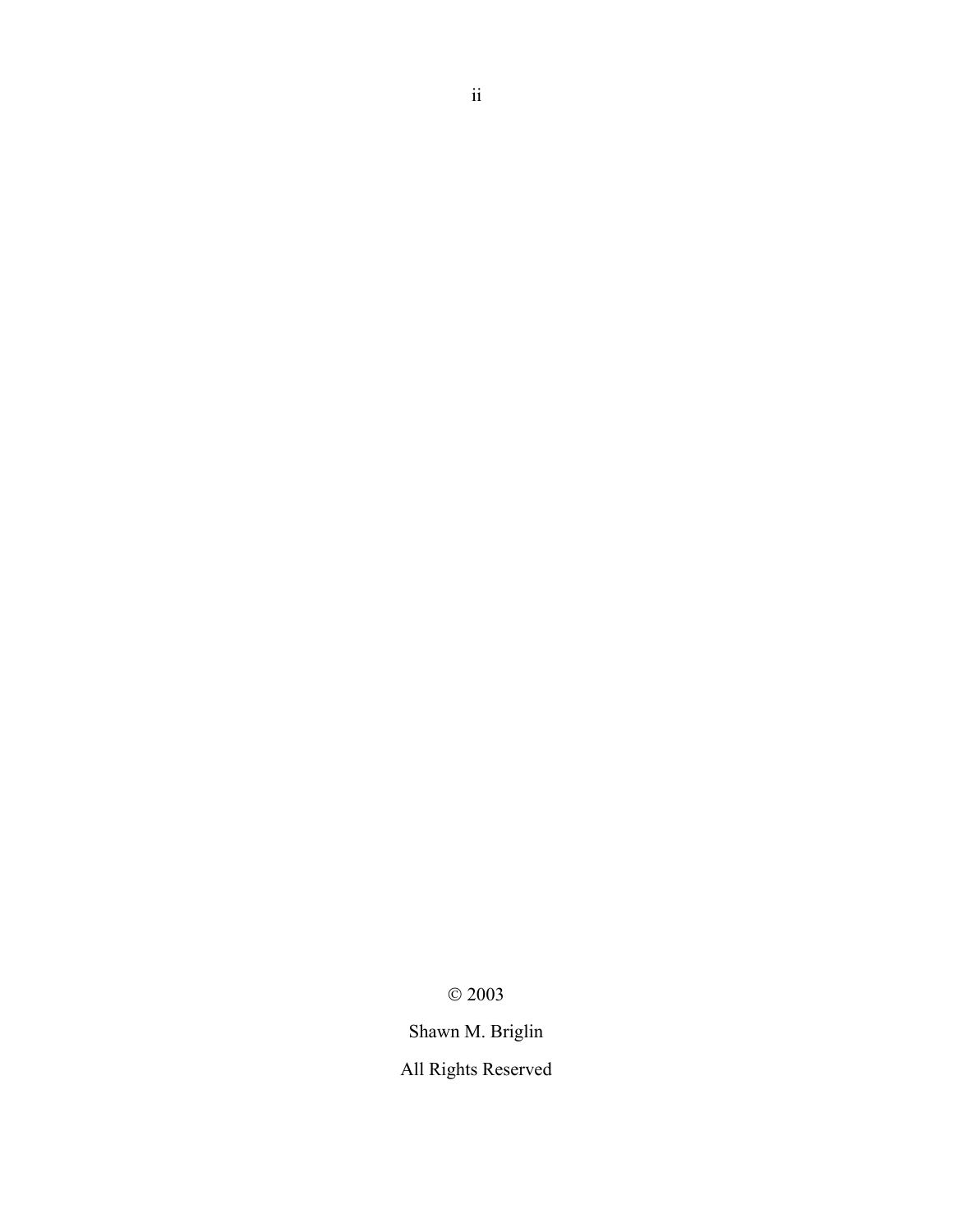#### **Acknowledgements**

When I first arrived at Caltech I was unsure of what group I wanted to join, but after I walked past the Lewis group labs for the first time, I was immediately certain of where I wanted to do my thesis research, and I've never regretted it. I am grateful to my thesis advisor, Prof. Nathan Lewis, whom I thank for his support and for his supply of many excellent suggestions. He's there when you need him and not when you don't... the two most important qualities in a thesis advisor and mentor.

Every member in the Lewis group and several other people at Caltech have also helped me out at some point, making it impractical to thank them all. Greg Sotzing and Mike Freund got me started, and I am indebted to both of them for getting me over the first few hurdles.

I thank my parents for teaching me so much when I was growing up. They provided me with just the right combination of science books, Lego's™, and broken-down kitchen appliances necessary to prepare me for graduate school.

Contrary to what you see in film and television about how boring people are at places like Caltech, I met some unbelievably cool people there. They know who they are, and I thank them for the many diversions.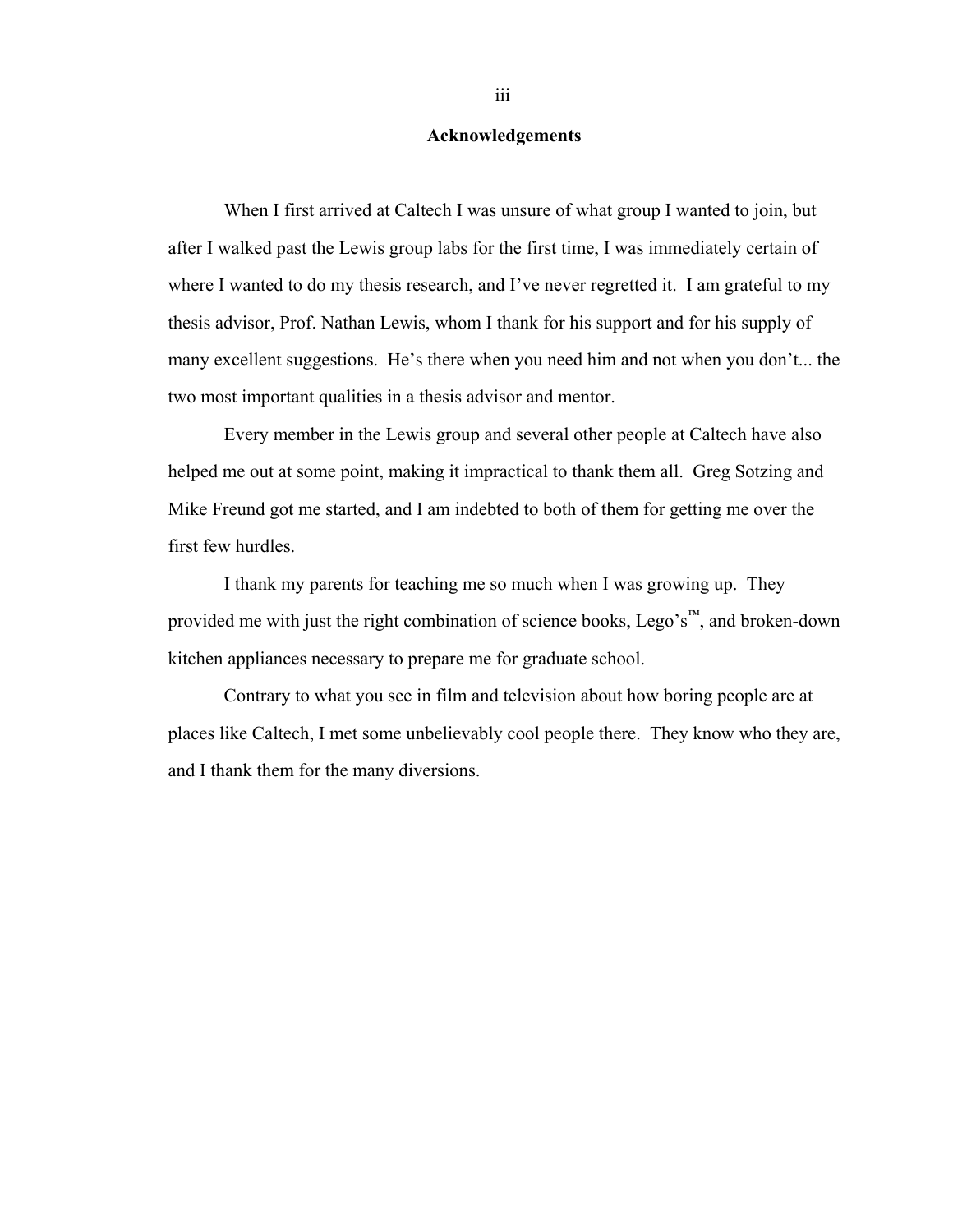#### **Abstract**

 We have investigated the vapor response properties of chemically sensitive thin film resistors prepared from conductor-insulator composites. A new sensor type was developed from alkylamine-capped gold nanocrystals, and films of this composite, which are composed of nanometer-scale gold cores separated by regions of insulating alkylamine chains, exhibit small reversible resistance increases upon exposure to vapors such as water, acetone, or toluene. However, these films exhibit large irreversible resistance decreases in exposure to vapors possessing the thiol (-SH) functionality. The resistance change is shown useful for determination of the mercaptan concentration, and readily permits the detection of methylmercaptan at concentrations as low as 4 ppb (parts per billion), and hydrogen sulfide at concentrations as low as 9 ppm (parts per million). We have also investigated the geometric, spatial, and temporal response properties of chemically sensitive resistors prepared from polymer-carbon black composites in exposure to common organic vapors. The reversible resistance responses of these detectors were evaluated with short rise-time pulses of vapor, and detectors formed from very thin (< 200 nm) films of polyethylene-co-vinyl acetate (PEVA)-carbon black composites produced steady-state responses within 17 ms for methanol exposures and within 90 ms for toluene, acetone, or n-hexane. In accord with Fickian diffusion, the response times of PEVA-carbon black detectors were proportional to the square of the film thickness, *l*, in the range  $510 \le l \le 5700$  nm, and the response vs. time profiles were well fit by a simple finite difference model based on Fickian diffusion. The temporal response also provides useful information for the identification or discrimination of solvent vapors beyond that available solely in the steady-state response employed in previous studies of this sensor type. We also demonstrate that there is an optimum detector volume to produce the highest signal/noise ratio for a given composite when exposed to a fixed volume of analyte vapor, and we show that useful information and optimizations can be obtained from the spatiotemporal response profile of an analyte moving in a controlled path across an array of chemically identical, but spatially nonequivalent, detectors.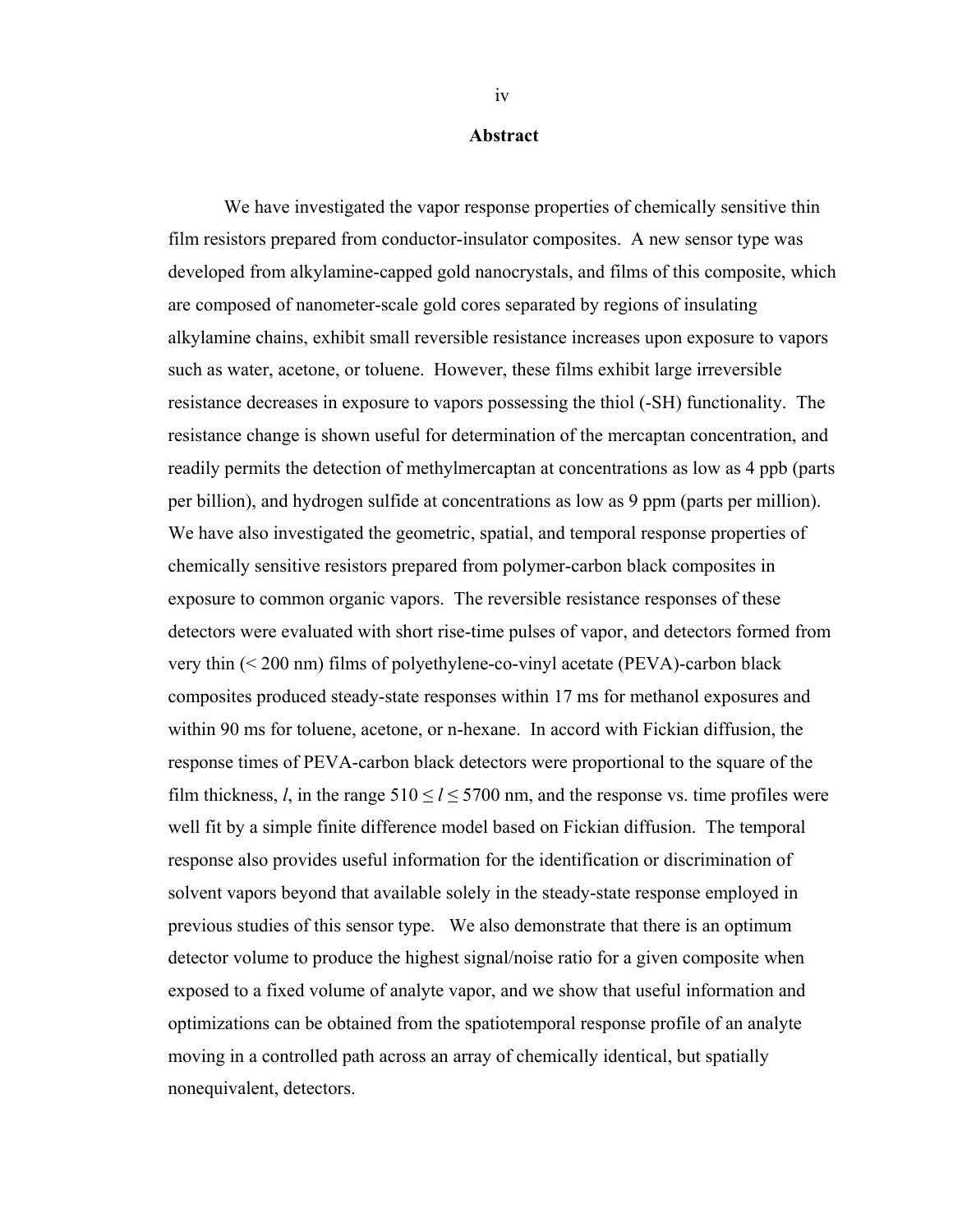#### **Table of Contents**

| <b>Chapter 2:</b> | Detection of Mercaptan Vapors Using Thin Films of Alkylamine- |  |
|-------------------|---------------------------------------------------------------|--|
|                   |                                                               |  |
|                   |                                                               |  |
|                   |                                                               |  |
|                   |                                                               |  |
|                   |                                                               |  |
|                   |                                                               |  |
|                   |                                                               |  |
|                   |                                                               |  |
|                   |                                                               |  |
|                   |                                                               |  |

**Exploitation of Spatiotemporal Information and Geometric Chapter 3: Optimization of Signal/Noise Performance Using Arrays of Carbon Black-Polymer**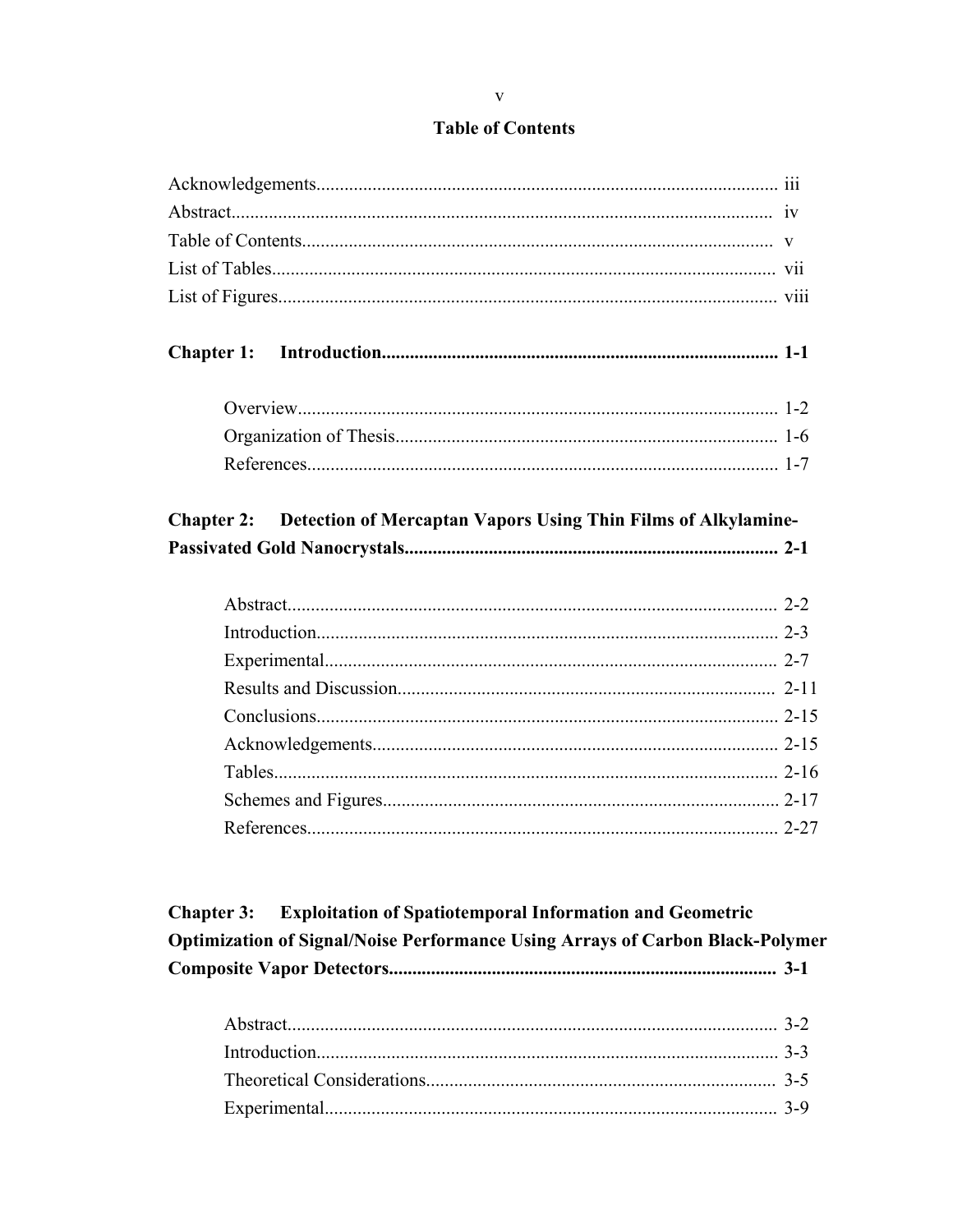#### **Chapter 4:** Characterization of the Temporal Response Profile of Carbon Black-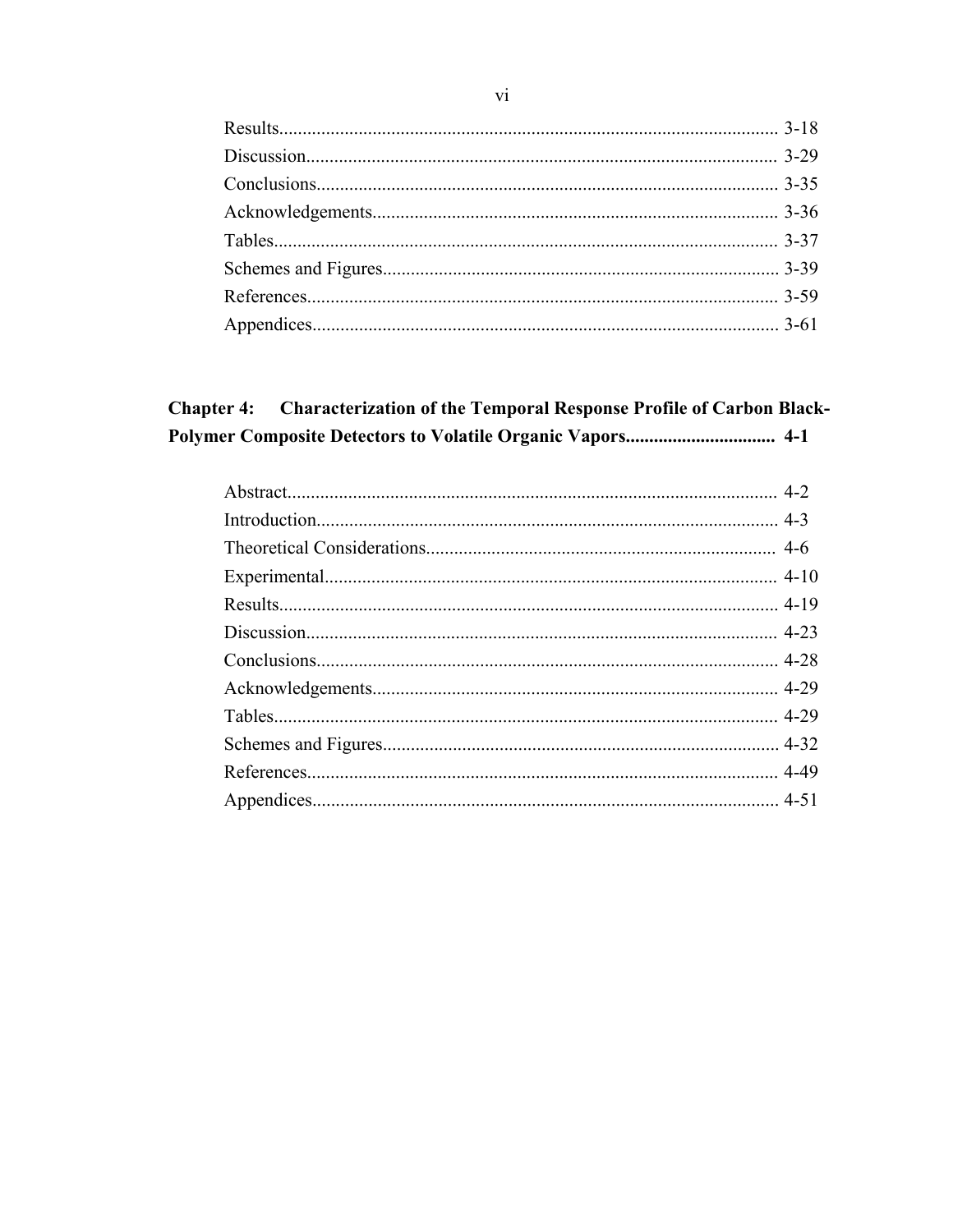#### **List of Tables**

### **Chapter 2**

| Table 1 | Standardized Human Olfactory Thresholds and Maximum      |  |
|---------|----------------------------------------------------------|--|
|         | Workplace Concentrations for Several Mercaptan Gases and |  |
|         |                                                          |  |

### **Chapter 3**

| Table 1 | Responses, Noise, and S/N for Two Types of Polymer-Carbon   |
|---------|-------------------------------------------------------------|
|         | Black Composite Detectors with Geometrically Optimized Form |
|         |                                                             |
| Table 2 | Limits of Detection for Carbon Black Polymer Composite      |
|         |                                                             |

### **Chapter 4**

| Parameters for, and Results of, Comparisons between Time |                                                                                                                                   |
|----------------------------------------------------------|-----------------------------------------------------------------------------------------------------------------------------------|
|                                                          |                                                                                                                                   |
|                                                          |                                                                                                                                   |
|                                                          |                                                                                                                                   |
|                                                          |                                                                                                                                   |
|                                                          | Profiles of Calculated Responses and the Experimental Responses<br>Response Times and Effective Film Thickness Calculations for a |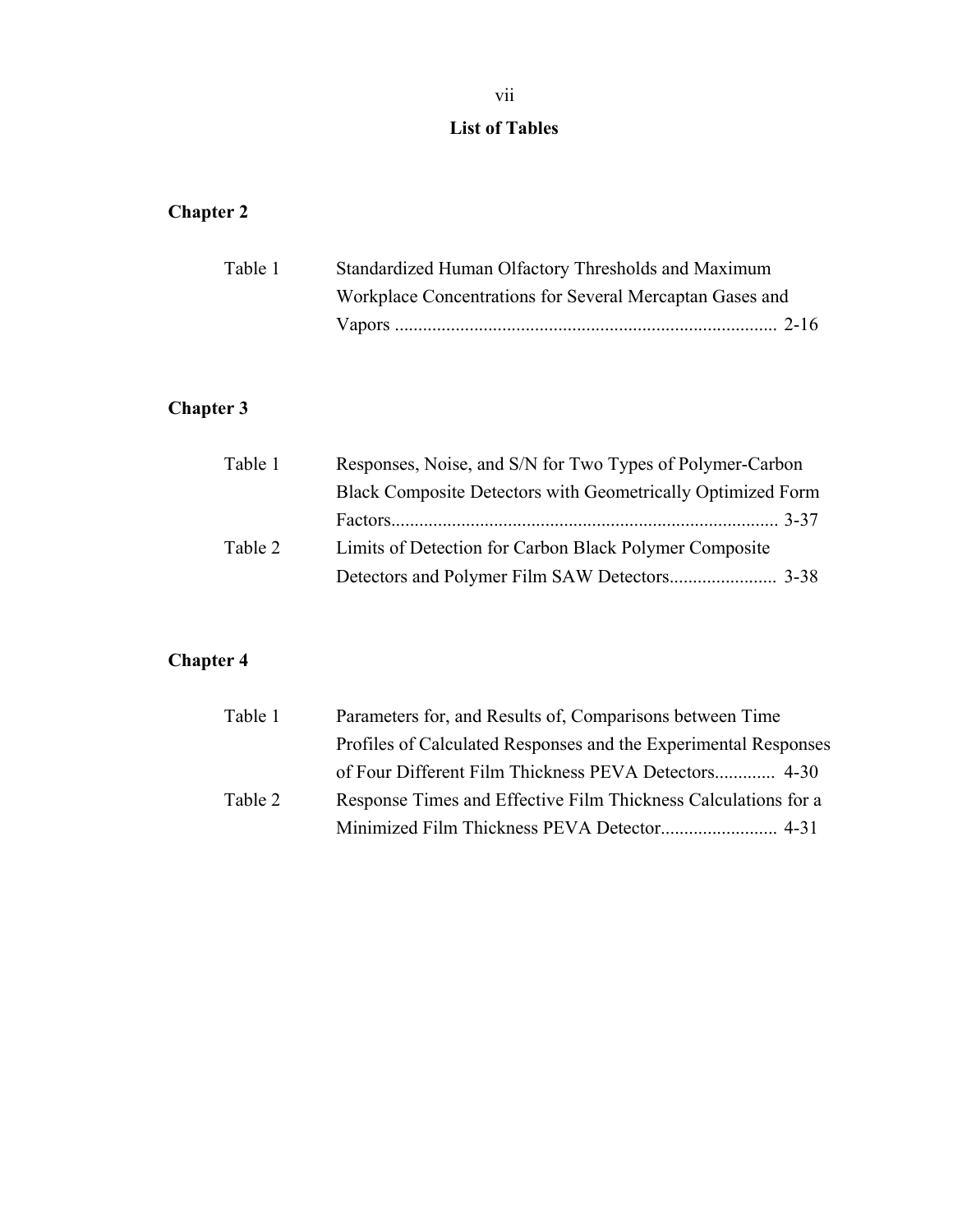# **List of Figures**

### **Chapter 2**

| Fig. $1$ | UV-VIS Absorbance Spectra of a Dodecylamine-Capped Gold           |  |
|----------|-------------------------------------------------------------------|--|
|          | Nanocrystal Film Sensor before and after Exposure to Propanethiol |  |
|          |                                                                   |  |
| Fig. $2$ | Resistance vs. Time of a Typical Dodecylamine-Capped Gold         |  |
|          |                                                                   |  |
| Fig. $3$ | Resistance vs. Time of a Typical Dodecylamine-Capped Gold         |  |
|          | Nanocrystal Sensor on Exposure to 150 ppb CH <sub>3</sub> SH 2-21 |  |
| Fig. $4$ |                                                                   |  |
| Fig. $5$ |                                                                   |  |
| Fig. $6$ | Resistance vs. Time of a Dodecylamine-Capped Gold Nanocrystal     |  |
|          | Sensor on Exposure to 20 ppm Octanethiol Vapor 2-24               |  |
| Fig. $7$ | Resistance vs. Time of a Dodecylamine-Capped Gold Nanocrystal     |  |
|          |                                                                   |  |
| Fig. $8$ | Resistance vs. Time of a Dodecylamine-Capped Gold Nanocrystal     |  |
|          | Sensor on Exposure to Vapors of Acetone, Toluene, and Acetic      |  |
|          | $2 - 26$                                                          |  |
|          |                                                                   |  |

### **Chapter 3**

| Fig. $1$ | Noise Power Spectral Density vs. Frequency for Seven Different  |  |
|----------|-----------------------------------------------------------------|--|
|          |                                                                 |  |
| Fig. $2$ | Relative Noise Power Spectral Density vs. Film Volume for Seven |  |
|          |                                                                 |  |
| Fig. $3$ | QCM Frequency Shift vs. Methanol and Hexane Concentration for   |  |
|          |                                                                 |  |
| Fig. $4$ | Position Sensitive Responses of PEVA Detectors for Three        |  |
|          |                                                                 |  |
| Fig. $5$ | Position Sensitive Responses of PEVA Detectors for Different    |  |
|          |                                                                 |  |
| Fig. $6$ | Resistance Response vs. Time for a PEVA Detector 3-53           |  |
|          |                                                                 |  |

### viii